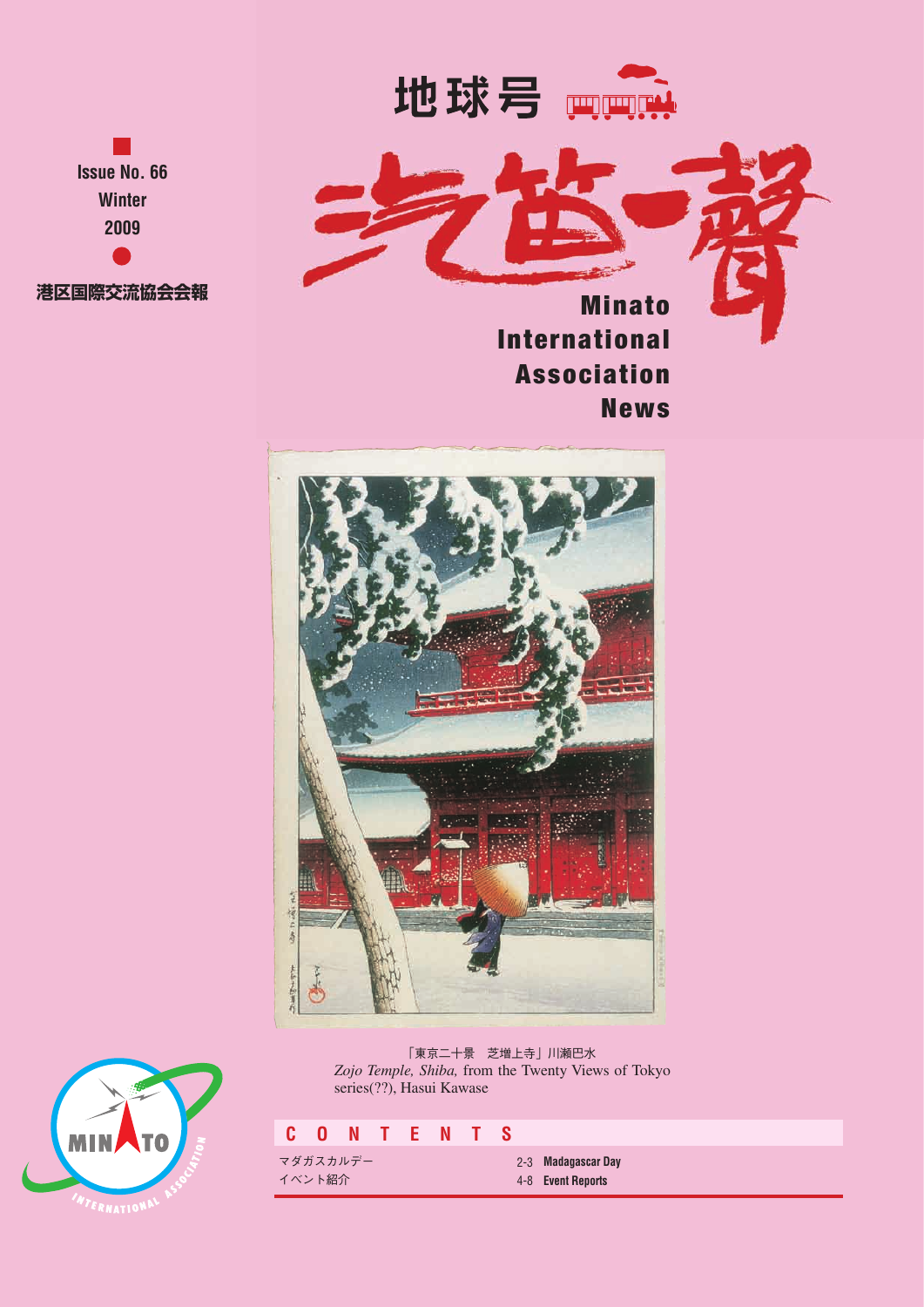

 港区国際交流協会主催のマダガスカルデーが 2008 年 11 月 1 日、三田 NN ホールで開催されました。関係するすべての皆様の ご協力により、31 回目となる今回も成功をおさめることができ ました。

 会員の皆さんは、東京のマダガスカル人学生によるマダガスカ ル伝統ダンスの素晴らしいパフォーマンスを楽しみました。料理 や飲み物の提供もあり、マダガスカル航空によるマダガスカルの 観光情報の提供もありました。会場に展示されていたマダガスカ ルの物産品にも、強い関心が寄せられました。

 大使館の職員は、このイベントの開催にあたっての両組織の協 力態勢に感動しました。万事、計画通りに進み、コミュニケーショ ンも良好でした。マダガスカル人学生も、イベントに参加し、ダ ンスを披露でき、喜んでいました。

 マダガスカルについて語る機会を大使館に与えていただけたこ とに関して、大使は港区国際交流協会に心からの感謝の気持ちを お伝えし、マダガスカルの物産品をできるだけ持って来られるよ う大使館として努力したと述べ、マダガスカルにぜひお越し下さ い、と会場の人々に勧めました。また港区国際交流協会の活動が 今後も長く継続することを祈念し、このようなイベントの重要性 を説きました。こうしたイベントは、日本の人々が外国について の認識を深める機会となり、国民と国民との関係の親密化にも資 するものです。この日は、マダガスカルが日本に近づくことがで きた日でした。

2008 年 11 月 28 日 マダガスカル共和国大使館 (特命全権大使 ジミー・ラミアンジソン)

2008年11月1日 (土)、三田 NN ホールにて「マダガスカ ル・デー」が開催されました。これは港区国際交流協会の「国別 紹介シリーズ」として実施されました。実行委員は、午前9時半 に集合して会場の設営から始め、「マダガスカル・デー」が開会 される午後1時からは、各イベントの実施や補佐を行います。今 回の主なイベントは、マダガスカル共和国の紹介、マダガスカル 料理の、マダガスカルの伝統ダンスです。

# ■マダガスカル共和国大使館のスタッフと会場設営

 実行委員が集まった頃、マダガスカル共和国大使館のスタッフ の方が、マダガスカルの風景が写ったポスターや伝統工芸品等を 持って来られました。そして、スタッフの方と相談しながら一緒 に、ポスターを壁に並べ、また、伝統工芸品はテーブルの上に並 べていきました。並べたあと会場を見回すと、大変華やかになっ ていました。会場設営中、日本の大学に留学しているマダガスカ ルの学生達が、伝統ダンスを披露するために来られました。学生 達は会場に到着するとすぐに、ホールに設けられたステージで、 伝統ダンスの練習を始め、大変熱心な印象を受けました。また、 マダガスカル共和国の紹介をしてくださる、マダガスカル航空の



 Madagascar Day, held on November 1, 2008, at Mita NN Hall with the Minato International Association, was a success, according to all of the people involved in this 31st event of the kind organized by this association.

 The members of the association were delighted by the quality of the performance of the Malagasy students in Tokyo in the traditional dance of Madagascar. The food and drinks served were also appreciated as much as the information on Madagascar tourism provided by Air Madagascar. They also showed a keen interest in the Malagasy products that were displayed at the site.

 The staff members of the Embassy of Madagascar were appreciative of the quality of the collaboration between the two entities in the preparation of the event. Everything went perfectly well, as planned, and there was excellent communication. The Malagasy students in Tokyo were also pleased as they were able to participate and show their talent.

 The ambassador expressed his heartfelt appreciation to the Minato International Association for giving the embassy the opportunity to talk about his country. He said the embassy had tried to bring samples of what can be seen in his country but encouraged the audience to go and visit Madagascar. He wished long life to the association and stressed the importance of such an event. It allows the Japanese public to learn more about a foreign country and promotes closer relations among peoples, and that day, they managed to bring Madagascar to Japan.

> Embassy of the Republic of Madagascar November 28, 2008 (H.E. Jimmy Ramiandrison)

 Madagascar Day took place at Mita NN Hall on November 1 (Sat.), 2008. This was the latest in M.I.A.'s series called A Day to Present a Country. Executive committee members gathered at 9:30 a.m. to start preparations. They were to undertake and support various events from 1:00 p.m. The events consisted mainly of an introduction to Madagascar, a sampling of Malagasy cuisine, and a traditional Malagasy dance show.

### ■ **Preparation with Malagasy Embassy Staff**

The staff of the Embassy of Madagascar arrived at the site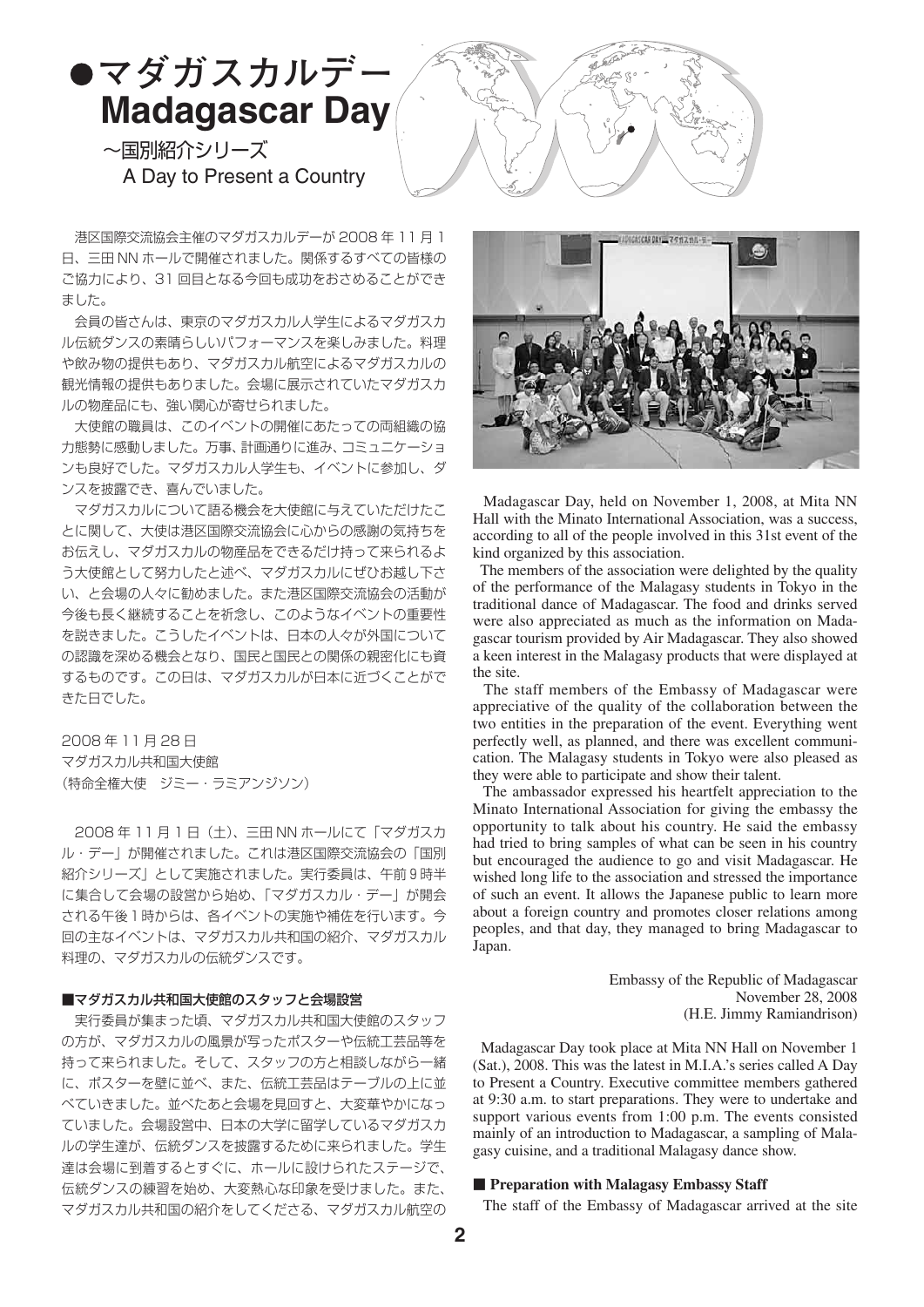方も来られました。そして、学生達やマダガスカル航空の方と段 取りの調整をし、開会に向けた準備が終わりました。

# ■「マダガスカル・デー」の開会

 午後 1 時近くになると、お客様が次々と参られ、またマダガスカ ル共和国のジミー M. ラミアンジソン特命全権大使も到着し、開会 の時間を待つばかりになりました。開始時間になりますと、用意し た椅子がほとんど埋まり、追加で椅子が必要になるくらい、沢山の お客様が来てくれました。開会にあたって、まず実行委員長から開 会の辞があり、MIA の見上理事長、兼高会長、全権大使から挨拶を 頂きました。そして、マダガスカル共和国の紹介が始まりました。

### ■マダガスカル共和国の紹介

 テレビなどでマダガスカル共和国という名前は知っていました が、詳細はほとんど知りませんでしたので、この紹介の中では、 大変興味深い点が幾つかありました。マダガスカル共和国は、ア フリカ大陸の東南に位置する島で、日本の約 1.6 倍も国土があり ます。公用語はマダガスカル語、フランス語、英語があります。 また、貴重な野生動物がいるイメージを持っていましたが、美し いビーチや海もあり、今まで持っていたイメージが大きく変わり、 いずれ行ってみたい国の一つになりました。

# ■マダガスカル料理試食と伝統ダンス

 実行委員がマダガスカル料理の配膳を準備し、マダガスカル料理 の食事が始まりました。お料理は、豚肉と豆の煮込みや、海老のバ ニラソースがけなど、数種類用意されました。実行委員はお客様に サーブした後に頂きましたが、どれも大変美味しかったです。食事 中、学生達による伝統ダンスが披露されました。陽気な音楽に合わ せて、学生達が輪になったりして踊ったりし、一緒に踊りたくなる ような大変楽しい伝統ダンスでした。伝統ダンスも終わり、「マダ ガスカル・デー」は大盛況のなか、無事に終了しました。

# ■参加してみて思ったこと

 この度、実行委員としてだけでなく、催し自体にも初めて参加さ せて頂きましたが、「国別紹介シリーズ」は、お客様にとても人気 のあるものだとわかりました。また、今回の「マダガスカル・デー」 では、マダガスカル共和国のスタッフの方も一緒に準備して頂き、 色々とご協力を頂きましたので、大使館の期待は大きかったと感じ ました。よって、沢山のお客様に興味を持って頂いておりますし、 大使館の期待も大きいので、大使館とお客様を結びつける場を設け ることは、MIA として今後も続けていかなければならないと実感 しました。

(実行委員 中川智敏)



with posters and traditional craftwork just after all of the M.I.A. members had arrived. Together, we pinned posters on the walls and placed traditional craftwork on the tables. The site looked really nice after the work was done. During the preparation, Malagasy students studying at universities in Japan arrived. They immediately started practicing traditional dances on the stage for the show to be given later. Soon thereafter,

employees of Air Madagascar who were to introduce the country arrived. We made final arrangements with the students and the people from the airlines.



### ■ **Start of Madagascar Day**

 Visitors started to arrive before 1:00 p.m. H.E. Jimmy Ramiandrison, Malagasy Ambassador Extraordinary and Plenipotentiary, arrived as well. Everything was set for the event to start. When it did start, we were happy to find that there were so many guests that extra chairs were needed. The chairperson of the M.I.A. executive committee started the program with an opening speech, which was followed by speeches by M.I.A. Chief Director Yoshiya Mikami, M.I.A. Chairperson Kaoru Kanetaka, and the ambassador. After the speeches, the introduction to the country began.

### ■ **Introduction to the Republic of Madagascar**

 I knew the name, the Republic of Madagascar, through television and other sources but did not know other details. Therefore, I was able to learn many interesting things about the country from the introduction. For example, the country is a large island situated off the southeast coast of the African continent and is 1.6 times the size of Japan. Official languages are Malagasy, French, and English. Before I had the image that Madagascar was a country of valuable wild animals, but I came to know that it is home to beautiful beaches. The whole explanation changed my image of Madagascar, making it one of the countries I hope to visit in the future.

### ■ **Malagasy Cuisine and Traditional Dances**

 The visitors began tasting Malagasy cooking after M.I.A. executive committee members prepared to serve the dishes. There were pork and bean stew, shrimp with vanilla sauce, and other specialties. Committee members tried the food after they finished serving the visitors and found that it was delicious. As we ate, the Malagasy students performed traditional dances on the stage. I felt like joining them in the dance because it was quite lively, and it was accompanied by music just as cheerful. With the end of the dances, Madagascar Day came to a successful close.

### ■ **Comments**

 This was the first time I had ever participated in A Day to Present a Country, not to mention the first time I had ever been on the executive committee. I learned that this is a very popular event. I also learned that the embassy had high expectations because the Embassy staff joined in the preparation and offered their utmost cooperation. Given the popularity of this event and the embassy's high expectations, I think there is a need for M.I.A. to continue to host this series in the future to link the people and embassies.

Tomotoshi Nakagawa (Executive Committee Member)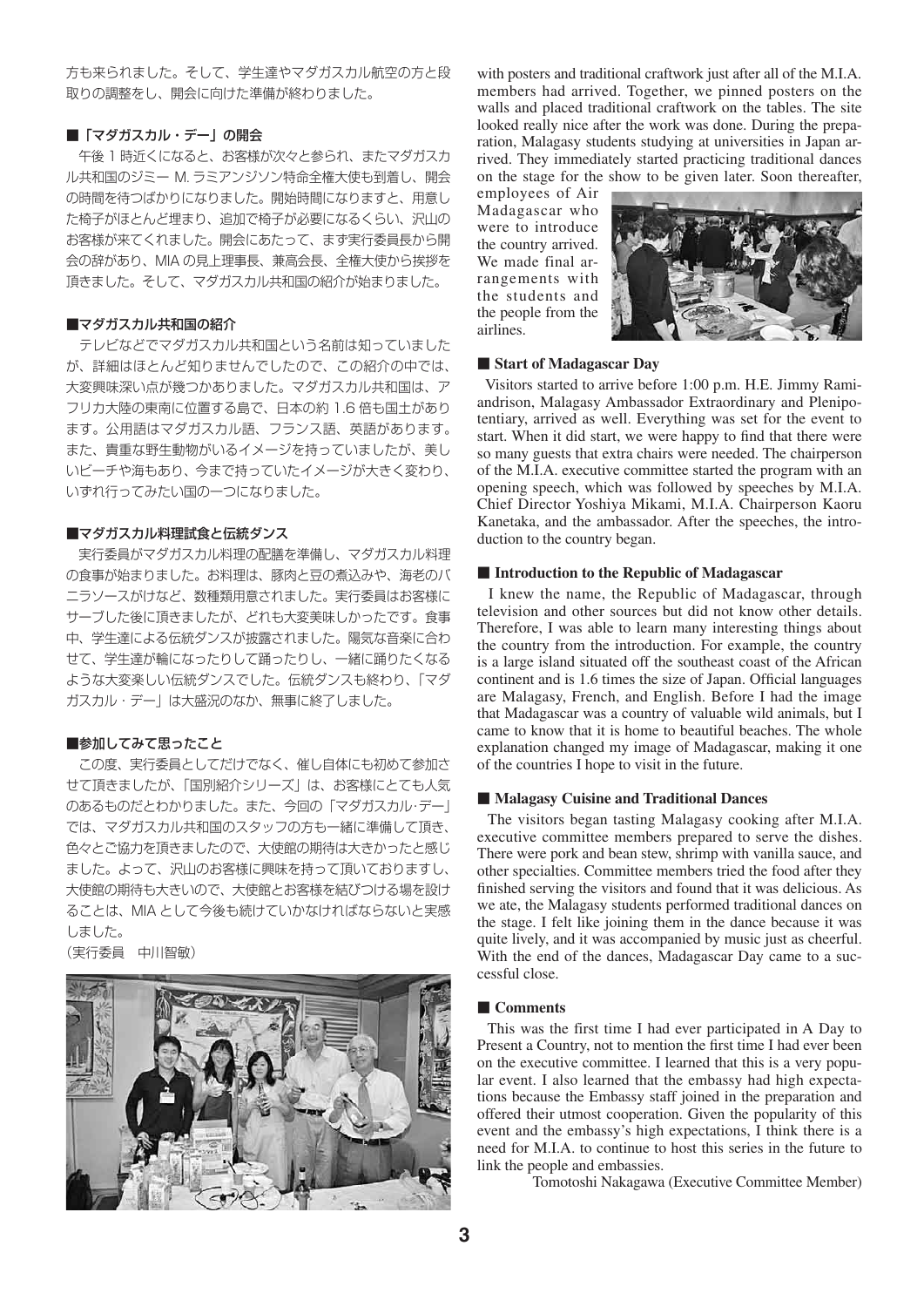# 富士山バスハイク

 2008 年 9 月 27 日(土)、待ちに待った富士山五合目バスハ イクの日です。早朝、まだ肌寒い中、青山中学校正門前から 89 名の参加者が 2 台のバスに分かれて出発しました。参加者の出 身国は日本はもとより、アメリカ、イタリア、インド、オースト ラリア、カナダ、韓国、シンガポール、台湾、中国、フィリピン、 香港、マラウイ、マレーシア(五十音順)と国際色豊か。

 富士山に向かうバスの中ではマイクを回しながら一人一人自己 紹介をしました。参加者は港区在住の方から、港区にはお仕事で 通勤されている方、日本に長く住んでいる外国の方もいれば、日 本にはお友達を訪ねて短期滞在していて参加された方、様々でし た。車内は日本語と英語が飛び交い、ちょっぴりお互いを知るこ とができました。続いてガイドさんの富士山の歌、富士山にまつ わるお話を聞いているうちに、東京を出発したときは生憎の曇り 空で心配されたお天気も気が付いたら空は真っ青できれいな秋 晴れ!皆さんの願いが通じたのですね。車窓から間近に見える富

士山、遠くから見る と表面がなだらかに 見えますが、近くで 見ると意外に岩肌が ごつごつしていまし た。

 数時間のドライブ のあと5合目に到着。 いよいよこの日のメ



イン・イベント、御中道ハイキングです。先ずバスから外に出て、 凛とした目の覚めるようなさわやかな空気に感動!富士山頂を左手 に見ながら、皆で歩を進めました。最初は雲(霧?)で隠れていた 富士山でしたが時間が経つにつれて徐々に顔を覗かせ、しばらくす るとくっきりとした富士山が山頂まで見えてきました。何度か富士 山ハイキングを経験されている参加者の方でも、これだけはっきり 見えたのは初めてとのこと。これも私たち参加者皆さんの日ごろの 行いが良いからか・・・この日は本当にラッキーでした。

 ハイキングの後は河口湖畔の小海公園での昼食。ハイキングで 体を動かした後のおいしい昼食と自然に囲まれてのんびりとした 一時でした。その後、浅間神社、忍野八海を訪れました。忍野八 海への道中、皆さんの関心を引いたのが道の両脇に並ぶ八百屋さ ん。地元で採れた新鮮な野菜をお手頃な価格で売っている地元の 人たち。多くの皆さんが袋いっぱいの野菜を買っていらっしゃい ました。都心に暮らす皆さんにとってはうれしいお土産となった のでしょうね。

 最後に山中湖畔の平野で集合写真をパチリ。今日初めてお会い した皆さんとの良い思い出ができました。

 お天気に恵まれ、最初から最後までスケ ジュール通りスムースに運んだ一日でした。こ れも MIA 事務局と実行委員の方々の経験に基 づいた行き届いた準備と、参加者の皆さんのご 協力のおかげです。引き続きの MIA のイベン ト・活動への皆さんの積極的な参加により、こ のような楽しいイベントが今後も続いていくこ とを期待しています。

(実行委員 倉田みゆき)

### **Mt. Fuji Bus Hike**

On September 27 (Sat.), 2008, we went on a much-awaited bus hike to Mt. Fuji's fifth station. Eighty-nine participants gathered in front of Aoyama Junior High School and left on two buses when it was still chilly early in the morning. The participants were from all over the world: Japan, the United States, Italy, India, Australia, Canada, South Korea, Singapore, Taiwan, China, the Philippines, Hong Kong, Malawi, and Malaysia (in hiragana order).

Aboard the bus on the way to Mt. Fuji, we passed around a

microphone to introduce ourselves in turn. Some participants said they lived in Minato City while others said they worked there. Many live in Japan while others were here on a short trip to visit friends. We got to know each other a little, talking in Japanese and English. The selfintroduction was followed by a



song about Mt. Fuji sung by the tour-bus guide, who also briefed us on the mountain. As we approached Mt. Fuji, the sun started to shine and the sky turned bright blue. We felt that our prayers were answered because it had been cloudy when we left Tokyo. Mt. Fuji, which appears smooth from afar, has a surprisingly rough surface when seen close up.

After driving for a few hours, we finally reached the fifth station, or half-way up the mountain. We immediately started the main event of the day: hiking along a horizontal route around the mountain (Ochudo trail). The mountain air was so refreshing! The peak of the mountain, which was situated to our left, could not be seen at first because it was enveloped in clouds (or maybe mist?). However, the clouds disappeared gradually, and finally the beautiful mountain appeared clearly. Some of the participants who had climbed the mountain several times exclaimed that it was the clearest view they had ever seen. It must have been a gift from heaven bestowed on us for our good behavior. We were very lucky.

After hiking, we had lunch at Koumi Park, which is adjacent to Lake Kawaguchiko. It was a relaxing moment; we were surrounded by beautiful greenery and enjoyed a good meal after our exertions. Later, we visited Asama Shrine and Oshino Hakkai (the eight springs). On the way to the springs, the participants were attracted to vegetable stands lining both sides of the road. Fresh local vegetables were sold at reasonable prices. Many participants purchased bags of vegetables—a good souvenir for participants living in the city.

Finally, we took a photograph of all the participants at Hirano by Lake Yamanakako to remember the wonderful day when strangers became friends.

The event not only was blessed by the weather but also proceeded smoothly as scheduled. This was due to careful



preparations based on past experience by the M.I.A. secretariat and executive committee members as well as the cooperation of the participants. I hope that such events continue to be planned and that people continue to actively participate in M.I.A. events and activities.

> Miyuki Kurata (Executive Committee Member)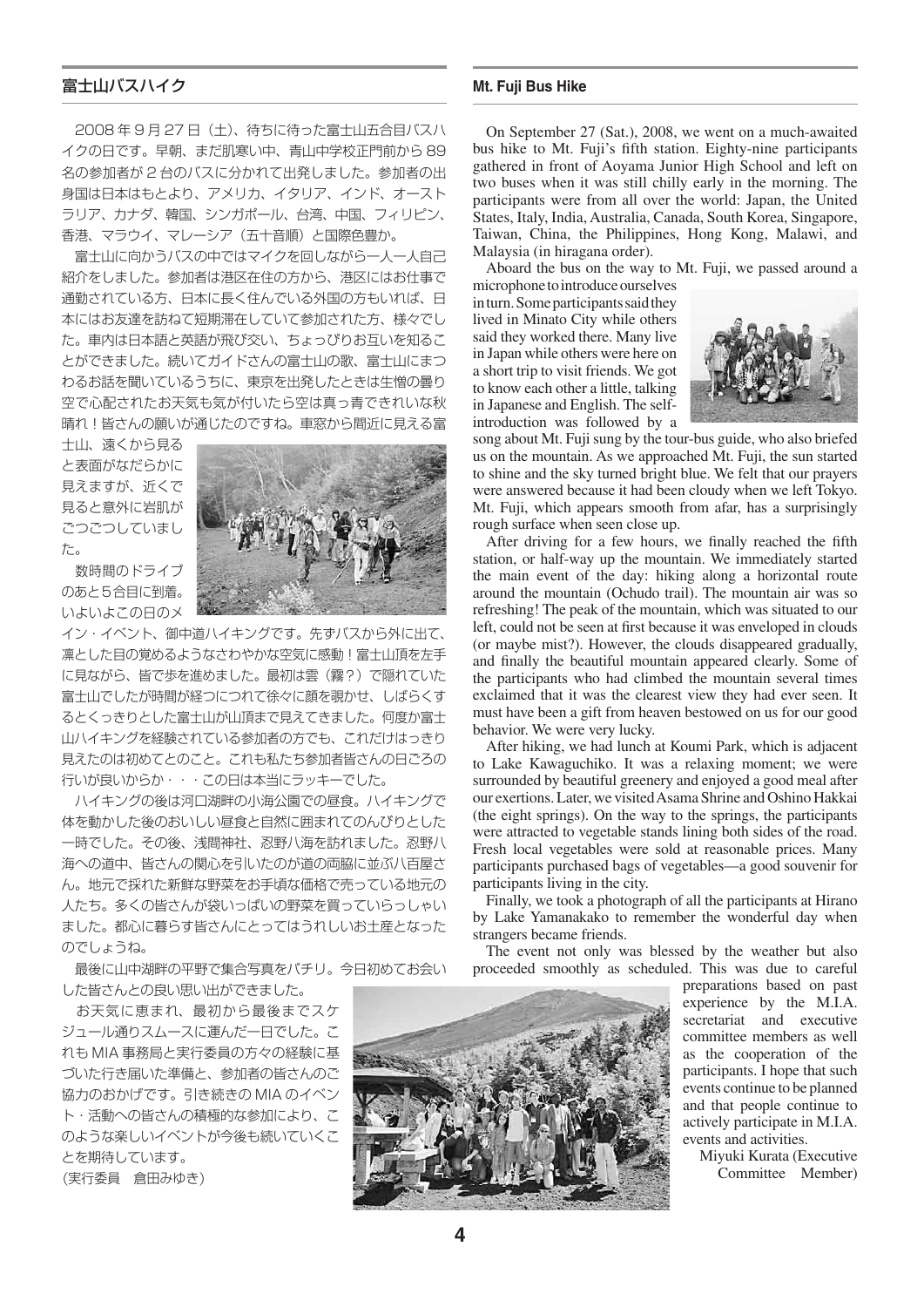突 然 で す が、 Youth 意見交換 会に参加したの は今年でほんの 2 回目であるに も関わらず実行 委員長になって しまいました。 実は未だに余



り要領が分かっていないという状況の中で、とにかく参加者の皆 さんに楽しく意見交換、国際交流をしてもらいたいと思いながら 企画を練りました。

 打ち合わせは会社が終わってから始まるということもあり、遅 くまで及ぶこともしばしば。どんなに綿密なスケジュールを立て ても当日何が起こるか分からない為、細かい所は余り考えずに大 枠を考えるようにし、いざ当日を迎えました。

 委員長たるもの、遅刻は厳禁だと思いながら待ち合わせ時間の 20 分前に到着し、待ち合わせ場所で参加者名簿を見ると、全体 の参加者数の約 3 分の 1 が外国人で、割合バランスが取れてい るなというのがまず初めに抱いた感想です。

 そんなこんなで、いざ出発。バスの中では一般客も同乗してい るということもあり、賑やか。途中、渋滞はあったものの、気付 いたらもう箱根仙石原でした。

 今年はディスカッション、ディベートを行い、意見交換をしまし た。今年のテーマは「日本は好きか嫌いか」というもの。聞いてい てこちらがたじろいでしまう程活発に色々な意見が飛び交い、思わ ず私が日本人代表として説教を受けていると勘ちがいしてしまう程 でした。外国人は日本人に対してどの様な印象を持っているのか、 またどういうところを良いところ、悪いところという風に思ってい るのか聞くことができたのは貴重な体験だったと思います。

 良いところは「真面目である。親切である」ということ。悪い ところは「すぐに問題を曖昧にしたがる」という意見が多く、普 段私が感じている事と殆ど一緒だと思い、やはり感じるところは 国が違っても同じなのだと気付くことができました。

 途中で夕食を挟み、ディスカッション、ディベートが終了する と、次はお待ちかねの懇親会です。お酒を飲みながら参加者同士 で交流を図ってもらうもので、つい先ほどまでディベートで熱い 論議を繰り広げた参加者達もこの時だけは和やかな空気でお酒を 飲みながら談笑していました。

 次の日には参加者に感想を言ってもらい、現地解散。そのまま 箱根巡りをする人、箱根湯本まで行き、買い物をする人等様々で した。その様子を見て、上手く交流が図れたのだと思い、嬉しく なりました。

 去年同様に、私は委員会の一員である以上、各スケジュールの 時間管理等をしなくてはならず、他にも各プラグラムでの参加者 への声がけ、他の宿泊客への配慮等、色々とやらなくてはいけな い仕事があり気疲れしてしまう程でした。特に今年は実行委員長 ということもあり、そのプレッシャーは去年よりも大きいもので した。しかし、無事終わった時の達成感を味わえるのは委員会な らではの醍醐味です。また来年も委員会の一員として参加したい と思います。

(実行委員長 小泉 太陽)

# 第 15 回 Youth 意見交換会 **The 15th World Youth Discussion**

I was selected to chair the executive committee for the World Youth Discussion even though this was only my second time to take part in the event. I lacked experience and know-how, but tried my best to plan the event so that participants would have the greatest opportunity to enjoy exchanging opinions and getting to know one another.

Planning meetings were scheduled after working hours, and they frequently lasted until late in the night. We decided to focus on the overall schedule and not get tangled up in details, as we weren't sure what would happen on the day of the event.

Finally, the day came. I arrived 20 minutes ahead of schedule because, as the chair, showing up late was absolutely out of the question. Running through the list of participants as I waited for the others to arrive, I felt that it was well-balanced because approximately one-third were foreigners.

The bus we took was a public one and had other passengers on it, so it was bustling. It was a relatively smooth journey to Hakone Sengokuhara, with only minor traffic jams.

 In Hakone, we engaged in discussion and debate. This year's theme was "Do you REALLY like Japan?" The participants expressed their opinions aggressively, almost making me feel as if I were being preached to as a representative of Japan. It was stimulating to hear the foreigners' impressions of the Japanese and what they thought were good and bad about us.

The foreigners liked the Japanese people's honesty and kindness. On the other hand, they did not like their tendency to try to obscure problems. Because I held the same opinion, I realized that people think similarly regardless of nationality. The debate continued after dinner. When the event was over, we enjoyed an informal party. The participants, who had engaged in a heated debate just moments ago, chatted as they drank in a relaxed atmosphere.

The following day, we asked the participants what they thought of the event and said goodbye. Some stayed in Hakone for more sightseeing while others went to Hakone Yumoto to do some shopping. I was happy to learn that the participants got to know each other well enough to go out together.

 As last year, being a member of the executive committee, I had to keep an eye on the time so that we would not run behind schedule. Moreover, among other tasks, I had to preside over this year's events and make sure we would not be a nuisance to other guests at the hotel. It was quite tiring and stressful, and the pressure was even greater since I was the committee chair. However, there was a sense of accomplishment that only committee members can feel when the event ends successfully. I wish to take part in the event again next year as a committee member.

(Taiyo Koizumi, Executive Committee Chair)

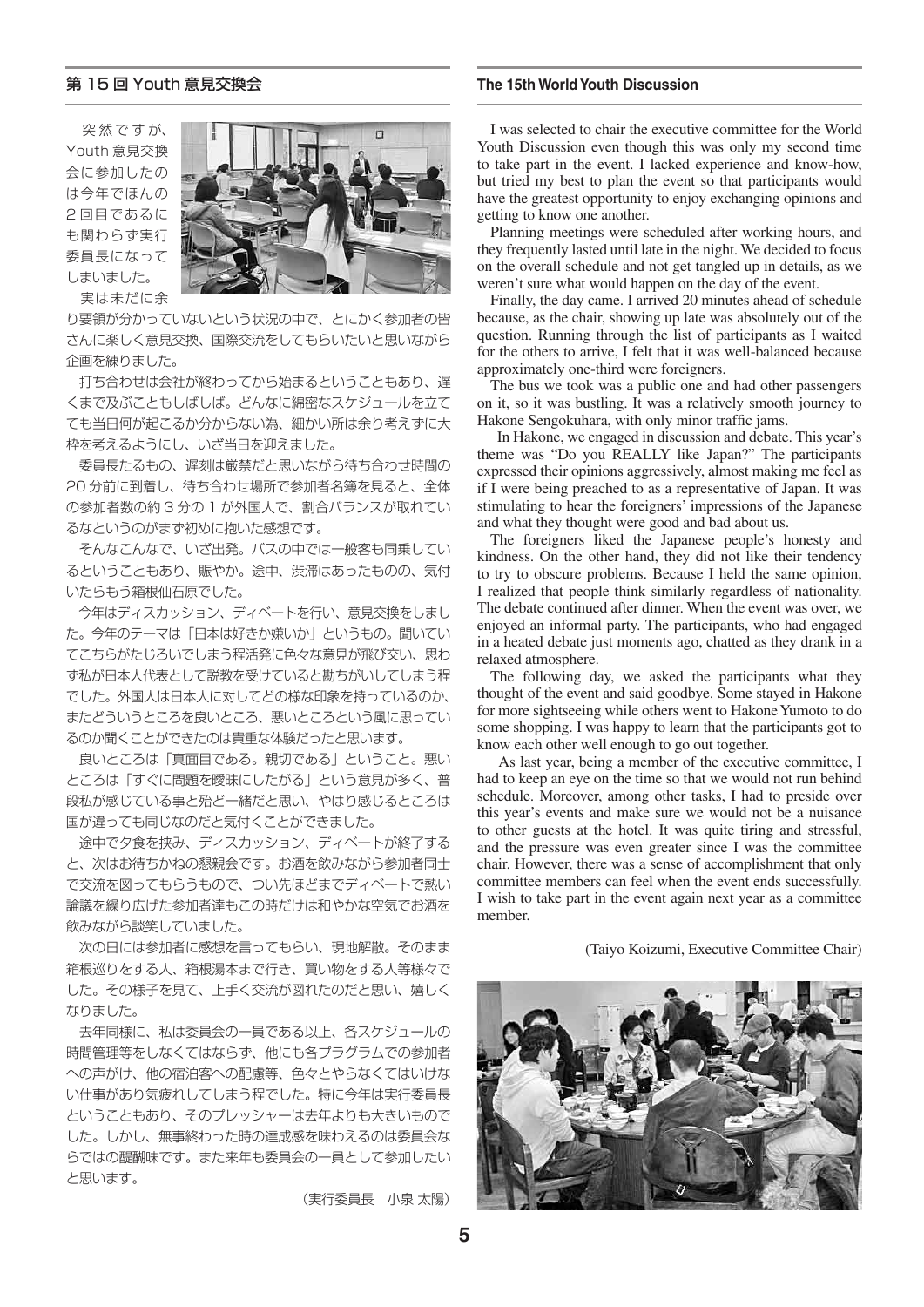# **and Tourism** 第 2 回港区ものづくり・商業観光フェア

**The 2nd Minato City Fair of Manufacturing, Commerce** 

 港区で培われてきた伝統技術や職 人がもつ匠の技、港区の特徴である 多くの大使館や観光スポットなどを 広く紹介する 2 年に一度のイベン トが、11 月 7 日(金)~ 8 日(土) の二日間、汐留シオサイト地下通路 で開かれました。会場となった一帯 は、JR 新橋駅に近い ♪汽笛一聲 新橋を・・・・で知られる、旧国

鉄汐留貨物駅跡地を利用した、大規 模の再開発都市で、その一角を利用 しての催しです。

 港区国際交流協会〈MIA〉は、こ のフェアの前身である「港区産業

文化展」のときから、大使館の協力を得て主催者の一員として参 加しており、今回は別記 10 カ国の大使館(当初は 12 カ国)参 加のもと、各国別ブースで展示や物販さらに中央ステージでの踊 り紹介など、来場者との交流が行われました。とくに初日には 5 ステージも出場した、ミクロネシア連邦ヤップの伝統舞踊団によ る踊りは、色鮮やかな原住民のいでたちと力強い歌に圧倒される 感じで、来場者から大きな拍手を受けていました。因みにこの時 は、日本・ミクロネシア連邦外交 20 周年とミクロネシア連邦独 立 22 周年に当たり、本国から大統領が来日されました。

 MIA ではこの春以来、実行委員会を編成して、大使館別に担当 者を決めて折衝や説明、開催準備に当たり、フェア開催中は、出 展の支援を行いました。初日には、区内小学校児童 1,000 人余 が会場を訪れ、各国ブースで賑やかに交流し、MIA 本部ブースで は、「国旗・国当て」ゲームや「好きな国 行ってみたい国」書 き出し、世界地図での国の所在当てなどに熱心に取り組んでいま した。

 残念だったことは、会場の場所がまだまだ未知の地下空間で あったため、各大使館が工夫をこらして出展したにもかかわらず、 一般来場者の数が限られてしまったことです。今後の検討に待ち たいと思います。

# 出展大使館 (ブース順)

ドミニカ共和国、サウジアラビア王国、バーレーン王国、ミクロ ネシア連邦、ハイチ共和国、スリランカ民主社会主義共和国、ギ リシャ、パキスタン・イスラム共和国、ボリビア共和国、アルゼ ンチン共和国、フィジー諸島共和国

(実行委員長 久嶋 昭)





This biannual event, which introduces traditional and modern craftsmanship as well as tourist spots and embassies that are concentrated in Minato City, was held on November 7 (Fri.) and 8 (Sat.) in the underground passage at Shiodome Sio-Site. Shiodome Sio-Site is a redevelopment of the area that used to be the Shiodome freight depot of the now-defunct Japan National Railways. The depot is taken up in a famed song that starts with the words, "*Kiteki issei* (the name of this newsletter), Shimbashi wo" (with whistle blowing, the train leaves Shimbashi).

M.I.A. has served as one of the hosts for this exhibition, put on with the cooperation of various embassies, since the event was called the Industrial and Cultural Exhibition. This year, the 10 embassies (initially 12) listed below offered cooperation, setting up displays to introduce their countries, selling specialties, and presenting dance shows on the central stage. The colorful costumes, vigorous singing, and unique choreography of the traditional Yapese dance group from the Federated States of Micronesia received enthusiastic applause. Coincidentally, the president of Micronesia was in Japan at the time to commemorate the 20th anniversary of the opening of diplomatic relations between Japan and Micronesia as well as the 22nd anniversary of the nation's independence.

M.I.A.'s executive committee had been preparing for the event since spring. Committee members communicated with the embassies in their charge and helped them with the preparations. They stayed in the embassies' booths during the fair. On the first day, 1,000 children from elementary schools in

Minato City came to the event and visited embassy booths and the M.I.A. booth. At the M.I.A. booth, they took part in a guess-the-nationalflag game, wrote down the names of countries they liked or would like to visit, and enjoyed a



guess-where-the-country-is game on a world map.

One unfortunate point was that the fair failed to draw many general visitors because the site is still little known and, because it is situated underground, has a difficult time attracting passersby. This is unfortunate because the embassies made careful preparations. This challenge, I believe, will be overcome in the next event.

Cooperating embassies (in booth arrangement order)

The Dominican Republic, the Kingdom of Saudi Arabia, the Kingdom of Bahrain, the Federated States of Micronesia, the Republic of Haiti, the Democratic Socialist Republic of Sri Lanka, the Hellenic Republic (Greece), the Islamic Republic of Pakistan, the Republic of Bolivia, the Argentine Republic, and the Republic of the Fiji Islands

Akira Kushima (Executive Committee Chair)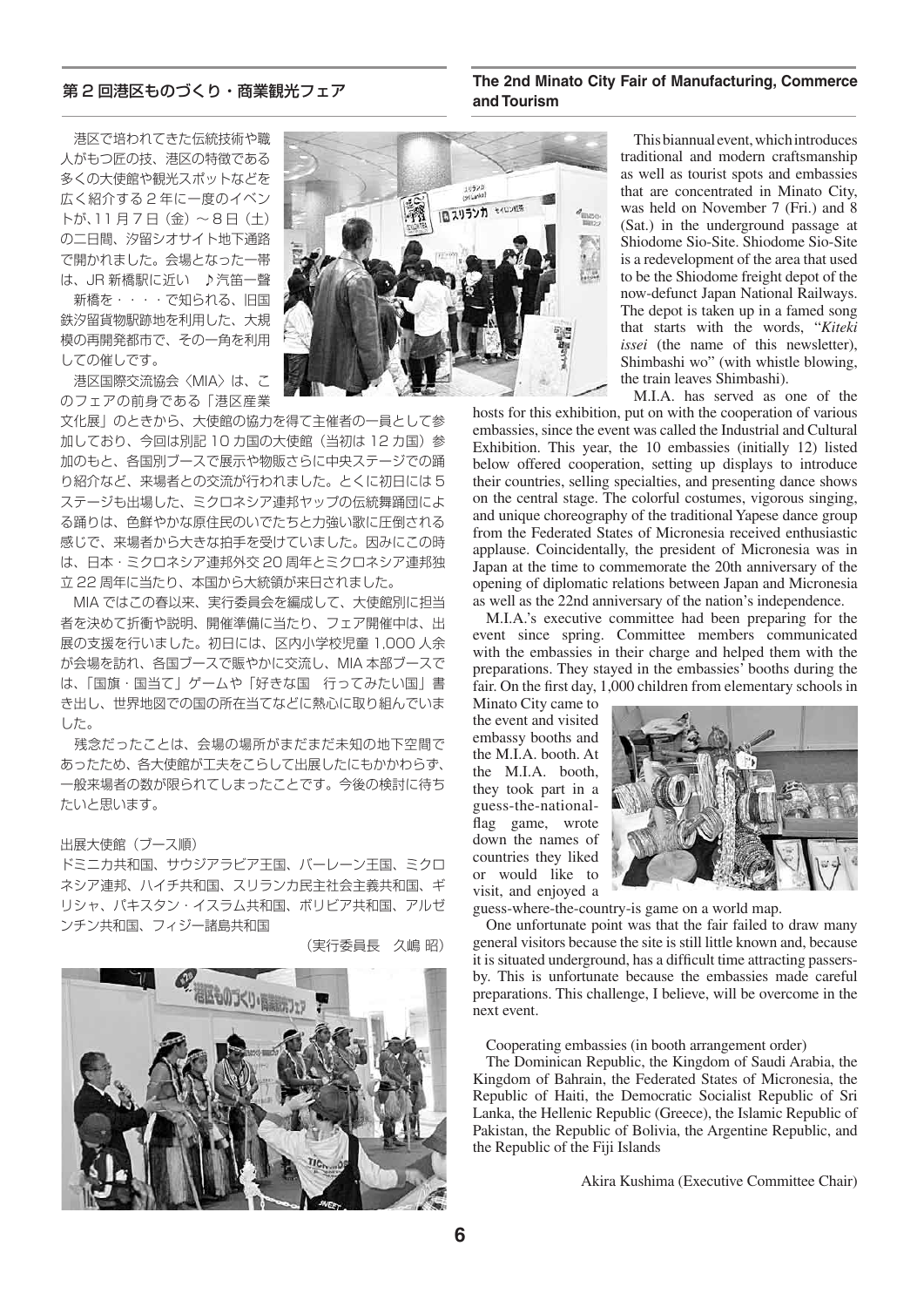初めて参加した港区民まつり。土日の二日間にわたって参加 しました。土曜日はあいにくの雨。それでも雨くらいでは人々 のお祭りを楽しむ情熱は冷めないのか沢山の人がきていました。 朝早くから準備をしていましたが、その間からもうお客さんが。 今回の国際交流協会としての出し物は、恒例の着物の着付けと 輪投げです。輪投げは小さいお子さん方だけに限らず、「やって みたい」「懐かしい」と色々な世代の方にも好評でした。輪投げ 用の景品も用意していましたが、始まって 2 時間ほどで一日分 の景品がほぼなくなるという人気ぶり。快晴だった日曜はそれ 以上に大盛況で、1 時間くらいで景品がなくなってしまうほど でした。

 着付けも好評で、続々と外国人のお客様に体験して もらいました。最後は増上寺や東京タワーをバックに 着物姿写真をパチリ。日本らしい景色をバックに着物 で着飾った人たちは、とてもきれいに映ってました。 女性だけでなく子供や男性にも着物を着てもらい、女 性ものとは違った着物の魅力がありました。楽しかっ たのは着付けをしている最中、色々な国の人たちと話 せたこと。旅行者の方が多く、いい思い出になった、 と笑顔で話してもらえたのがうれしかったです。皆日 本が大好きなんだなーとつくづく感じました。

 私は写真撮影と現像、お客さんの勧誘などがメインのお手伝 いでしたが、他の方と交替してお祭り自体も楽しんできました。 港区はエコに対する取り組みに力をいれているようで、ティッ シュボックス、エコバッグなどの配布ブースが多く、そのどれ もが凄い行列を作っていました。私もエコバッグ、使わせても らってます。その他聴力犬という珍しい介護犬の紹介ブース、 福祉関係のブース、そして私の人生のモットーともする食・地 域限定グルメブース、海外のお酒 & グルメブースがあったりと、 かなり盛りだくさんな内容。増上寺で天井絵が限定公開された り、氷の彫刻を作ったりする催しもありました。私は増上寺付 近でお茶をいただきながら一服。茶道をやっている人達の用意 してくれたお茶と和菓子はほっとするお味でした。

 国際交流協会のブースでは訪れた人に「国際交流とは貴方に とってなんですか?」という質問への答えを書いてもらいまし た。「みんなが仲良くなること」「平和になること」国が違って も皆さん、思うことは一緒ですね。こういう気持ちが国際的な 交流を発展させるのだと思います。この場所で国際交流に少し 触れあえたこと、とてもいい経験となりました。

(実行委員 岩本 亜希子)



### みなと区民まつり **Minato Citizen's Festival**

I participated in the Minato Citizen's Festival for the first time this year, taking part on both Saturday and Sunday. Although it rained on Saturday, the weather did not prevent enthusiastic visitors from coming. They started arriving early in the morning, when we were still preparing our booth. This year, as in previous years, M.I.A. offered two attractions: kimono wearing and ring toss. Adults as well as small children enjoyed the ring toss, saying, "I want to try it, too," and, "Oh, I remember my childhood days." We gave away almost all the prizes we had prepared for that day in the first two hours. It was even more popular on Sunday, when it was sunny, and the prizes were gone in the first hour.



Kimono wearing, on the other hand, attracted many foreigners. After we dressed them in kimonos, they took pictures in front of Zojo-ji Temple and Tokyo Tower. The ladies in kimonos looked lovely in front of a Japanesque setting. Children and men tried on kimonos, too. They looked just as great. It was fun talking with people from various

countries while they were changing into kimonos. Many were tourists. I was happy to hear them say, with bright smiles, that the event would be a wonderful memory of their visit to Japan. I felt that they really liked our country.

My main duty was to take pictures, print them, and invite people into our booth. I was nevertheless able to enjoy the festival, taking turns with other staff. The Minato City booth distributed

boxes of tissues and other booths gave out eco-friendly bags, perhaps reflecting the city's efforts to promote a greener environment. All such booths had long lines in front of them. By the way, I use an eco-friendly bag myself. I was thrilled to find a booth introducing service dogs to help those with hearing disorders, various welfarerelated booths, booths offering local delicacies (the pleasure of my life!), and booths offering drinks and dishes from



foreign countries. Zojo-ji Temple made a special contribution, exhibiting the usually hidden painting on the ceiling and putting on an ice-carving show. I took a break near the temple, sampling tea and Japanese sweets served by people performing tea ceremony demonstrations. They were both delicious and gave me comfort.

At the M.I.A. booth, we asked the people who stopped by to write down their answers to the question, "What is international exchange to you?" Many answered, "For everybody to be friends," and, "To realize peace." People think the same way regardless of nationality. I believe such thinking helps promote international exchange. It was a very good experience for me to be in touch with the spirit of international exchange at the festival.

Akiko Iwamoto (Executive Committee Member)